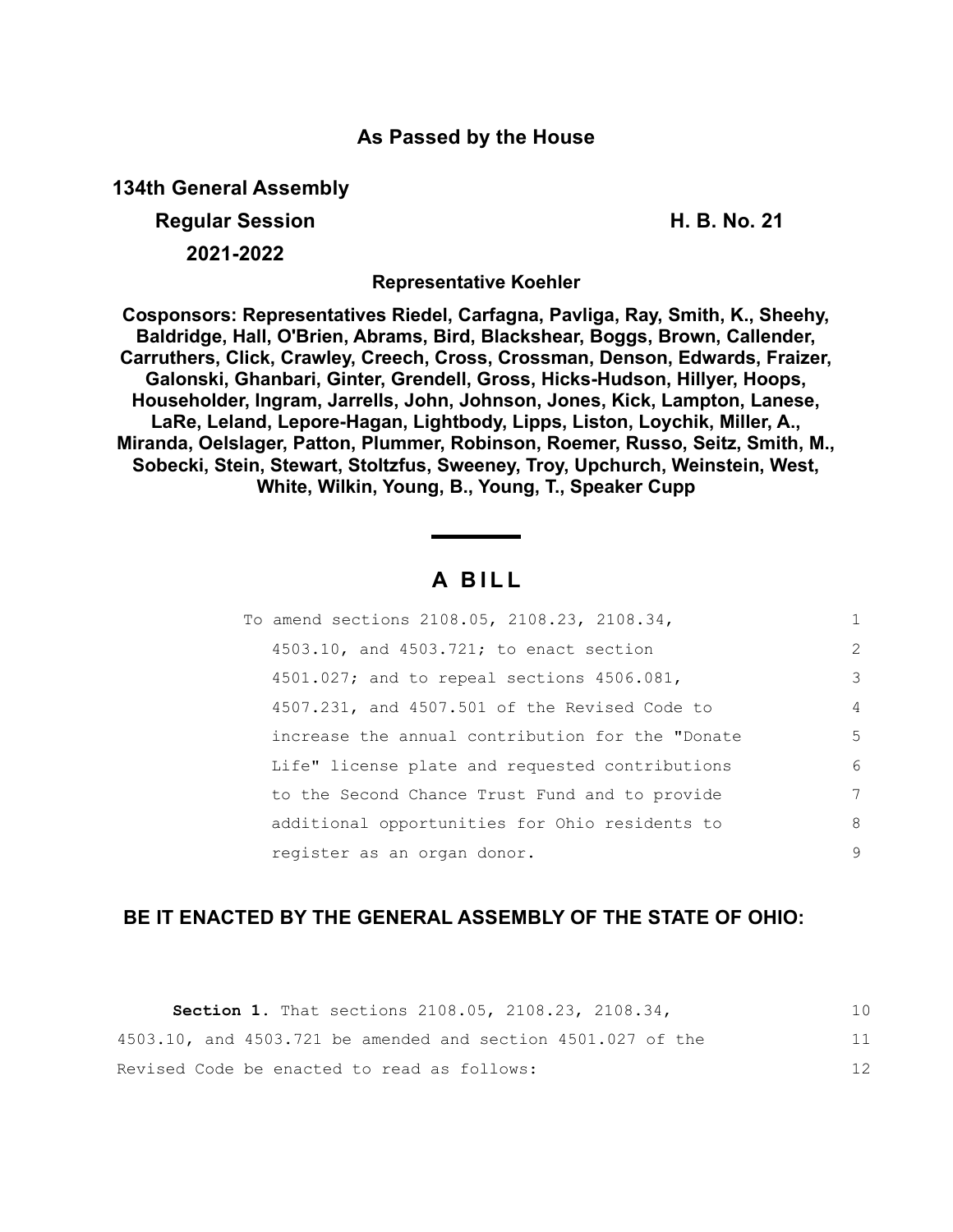| Sec. 2108.05. (A) A donor may make an anatomical gift by         | 13 |
|------------------------------------------------------------------|----|
| doing any of the following:                                      | 14 |
| (1) Authorizing a statement or symbol to be imprinted on         | 15 |
| the donor's driver's license or identification card indicating   | 16 |
| that the donor has certified a willingness to make an anatomical |    |
| gift;                                                            | 18 |
| (2) Specifying during an application for or renewal of a         | 19 |
| motor vehicle registration that the donor has certified a        | 20 |
| willingness to make an anatomical gift;                          | 21 |
| (3) Specifying in the donor's will an intent to make an          | 22 |
| anatomical gift;                                                 | 23 |
| (4) (4) Specifying an intent to make an anatomical gift in       | 24 |
| the donor's declaration as described in section 2133.16 of the   | 25 |
| Revised Code;                                                    | 26 |
| $(4)$ (5) During a terminal illness or injury of the donor,      | 27 |
| communicating in any manner to a minimum of two adults, at least | 28 |
| one of whom is a disinterested witness, that the donor intends   | 29 |
| to make an anatomical gift;                                      | 30 |
| (5) (6) Following the procedure in division (B) of this          | 31 |
| section.                                                         | 32 |
| (B) A donor or other person authorized to make an                | 33 |
| anatomical gift under section 2108.04 of the Revised Code may    | 34 |
| make a gift by a donor card or other record signed by the donor  | 35 |
| or other person making the gift or by authorizing that a         | 36 |
| statement or symbol indicating that the donor has certified a    | 37 |
| willingness to make an anatomical gift be included in a donor    | 38 |
| registry. If the donor or other person is physically unable to   | 39 |
| sign a record, the record may be signed by another individual at | 40 |
| the direction of the donor or other person and shall do both of  | 41 |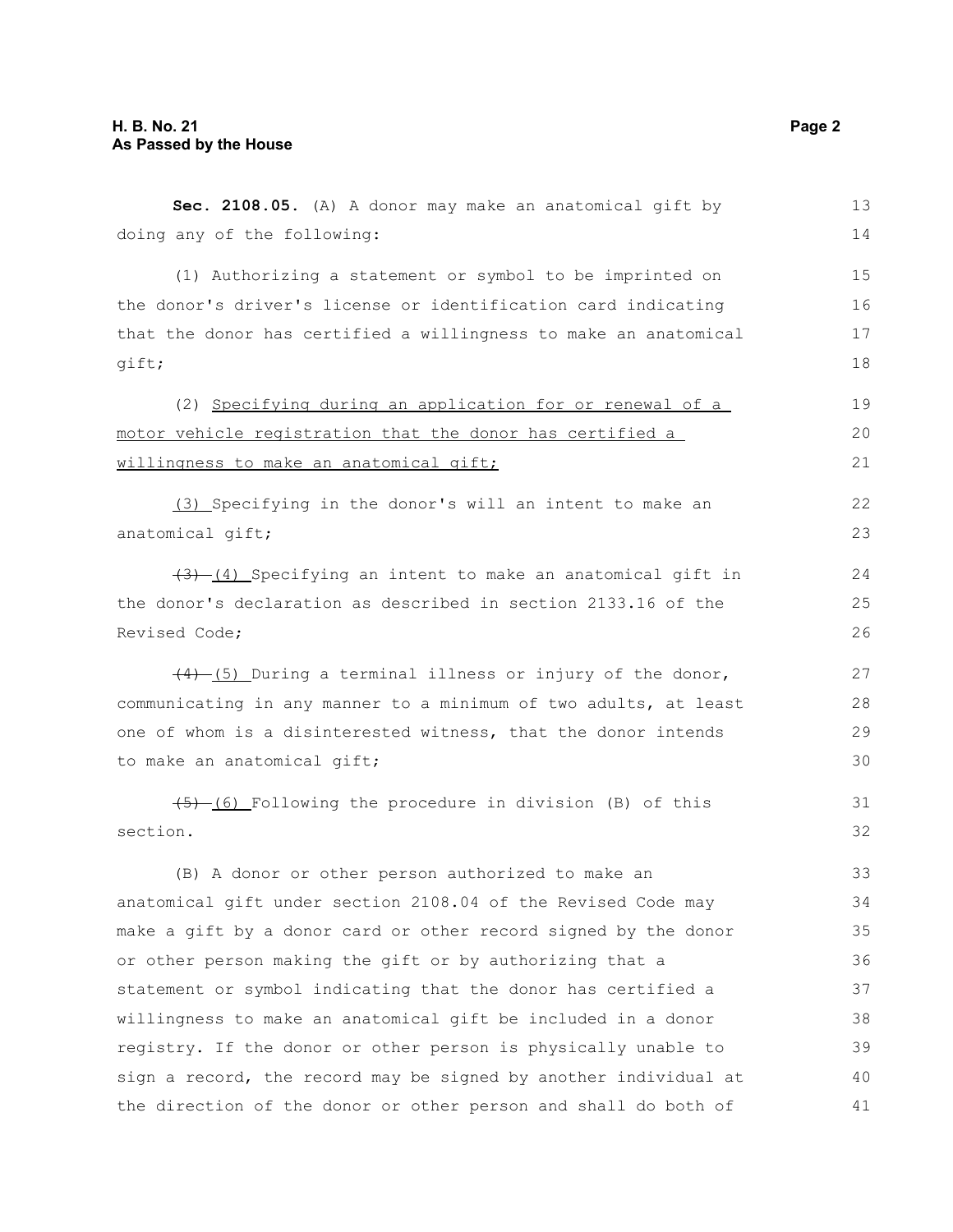| the following:                                                   |    |
|------------------------------------------------------------------|----|
| (1) Be witnessed by at least two adults, at least one of         | 43 |
| whom is a disinterested witness, who have signed at the request  | 44 |
| of the donor or the other person;                                | 45 |
| (2) State that it has been signed and witnessed as               | 46 |
| provided in division (B) (1) of this section.                    | 47 |
| (C) Once a donor has authorized a statement or symbol to         | 48 |
| be imprinted on the donor's driver's license or identification-  | 49 |
| eard indicating that the donor has certified a willingness to    | 50 |
| make an anatomical gift through either a symbol on the donor's   | 51 |
| driver's license or identification card or at the time of motor  | 52 |
| vehicle registration, the donor does not need to recertify the   | 53 |
| donor's willingness to make an anatomical gift upon renewal of   | 54 |
| the driver's license-or, identification card, or motor vehicle   | 55 |
| registration. The authorization shall remain in effect until the | 56 |
| donor withdraws that authorization.                              | 57 |
| (D) Revocation, suspension, expiration, or cancellation of       | 58 |
| a driver's license or identification card upon which an          | 59 |
| anatomical gift is indicated does not invalidate the gift.       | 60 |
| (E) An anatomical gift made by will takes effect on the          | 61 |
| donor's death whether or not the will is probated. Invalidation  | 62 |
| of the will after the donor's death does not invalidate the      | 63 |
| gift.                                                            | 64 |
| $23$ $(N)(1)$ The burges of motor vehicles shall<br>$S_{\Omega}$ | 65 |

**Sec. 2108.23.** (A)(1) The bureau of motor vehicles shall develop and maintain a donor registry that identifies each individual who has agreed to make an anatomical gift  $by -a$ designation on-at the time of application or renewal of a driver's license-or, identification card, or motor vehicle registration as provided in division (A)(1) or (2) of section 65 66 67 68 69 70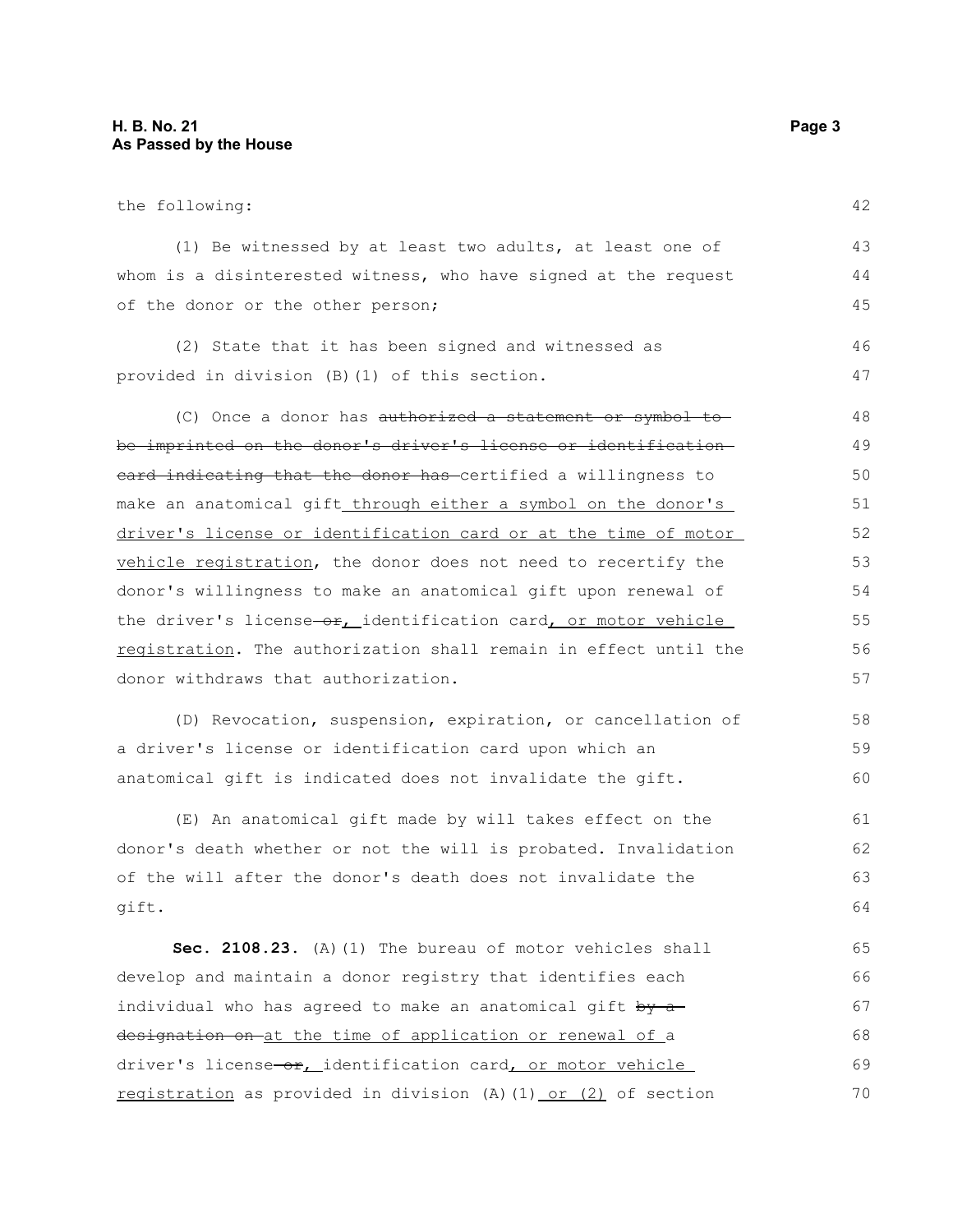| 2108.05 of the Revised Code. The registry shall be fully         | 71       |
|------------------------------------------------------------------|----------|
| operational not later than July 1, 2002.                         |          |
| (2) The registrar of motor vehicles or a deputy registrar        | 73       |
|                                                                  |          |
| shall ask whether each of the following wishes to certify the    | 74       |
| applicant's willingness to become a donor:                       | 75       |
| (a) A person applying for or renewing a driver's license;        | 76       |
| (b) A person applying for or renewing an identification          | 77       |
| card;                                                            | 78       |
| (c) A person applying for or renewing a motor vehicle            | 79       |
| registration.                                                    | 80       |
| (3) The registrar or deputy registrar shall provide to any       | 81       |
| applicant who wishes to certify their willingness to become a    | 82       |
| donor the form set forth in division (D) (2) of section 2133.07  | 83       |
| of the Revised Code.                                             | 84       |
| (4) Any person who provides to the bureau the form set           | 85       |
|                                                                  |          |
| forth in division (D) (2) of section 2133.07 of the Revised Code | 86<br>87 |
| requesting to be included in the donor registry shall be         |          |
| included.                                                        | 88       |
| (5) Neither the registrar nor a deputy registrar shall ask       | 89       |
| a person, who is already included in the donor registry, to be a | 90       |
| donor.                                                           | 91       |
| (B) The bureau shall maintain the registry in a manner           | 92       |
| that provides to organ procurement organizations, tissue banks,  | 93       |
| and eye banks immediate access to the information in the         | 94       |
| registry twenty-four hours a day and seven days a week.          | 95       |
| (C) (1) The registrar of motor vehicles, in consultation         | 96       |
| with the director of health and the second chance trust fund     | 97       |
| advisory committee created under section 2108.35 of the Revised  | 98       |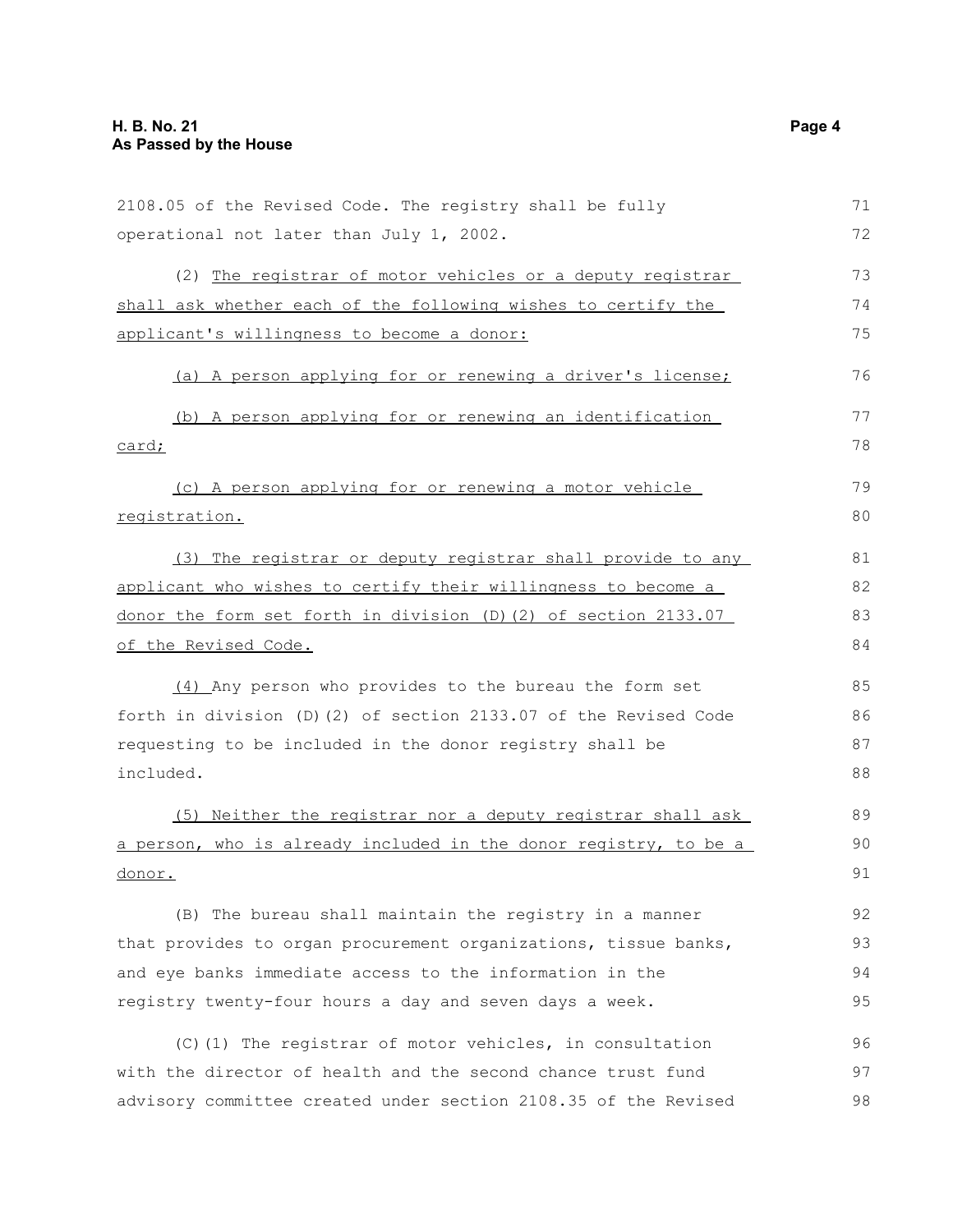Code, shall formulate proposed rules that specify all of the following: (a) The information to be included in the registry; (b) A process, in accordance with division (B) of section 2108.06 of the Revised Code, for an individual to revoke the individual's intent to make an anatomical gift and for updating information in the registry; (c) How the registry will be made available to organ procurement organizations, tissue banks, and eye banks; (d) Limitations on the use of and access to the registry; (e) How information on organ, tissue, and eye donation will be developed and disseminated to the public by the bureau and the department of health; (f) The manner in which a person may request to be included in the registry on a written application for a driver's license, identification card, motor vehicle registration, or the renewal thereof. The manner of the request may include either allowing the requestor to provide the necessary information on the bureau application or redirecting the requestor to another form specific to the registry. (g) Anything else the registrar considers appropriate. (2) In adopting the proposed rules under this division, the registrar may consult with any person or entity that expresses an interest in the matters to be dealt with in the rules. (3) Following formulation of the proposed rules, but not later than January 1, 2002, the registrar shall adopt rules in accordance with Chapter 119. of the Revised Code. 99 100 101 102 103 104 105 106 107 108 109 110 111 112 113 114 115 116 117 118 119 120 121 122 123 124 125 126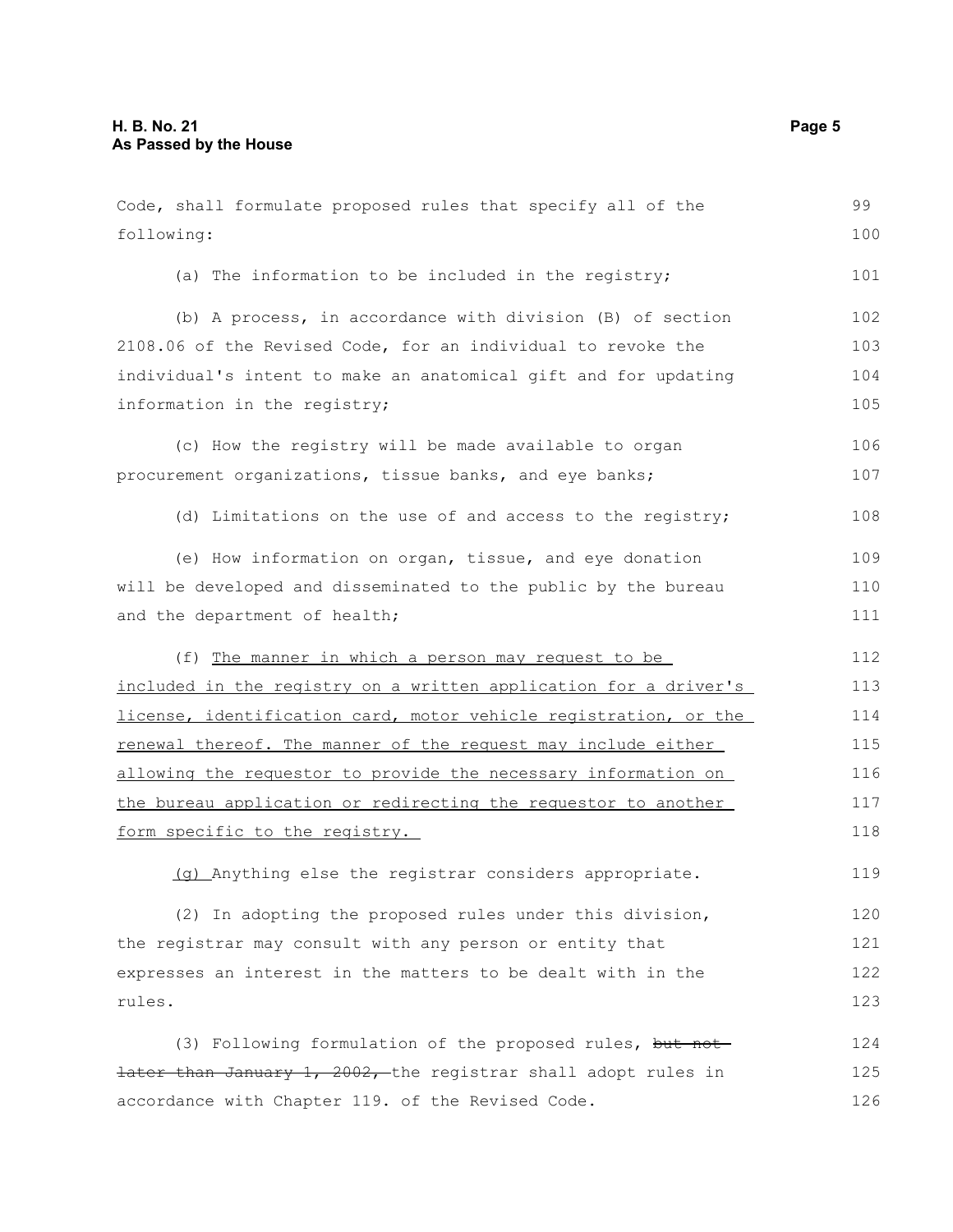#### **H. B. No. 21 Page 6 As Passed by the House**

(D) The costs of developing and initially implementing the registry shall be paid from the second chance trust fund created in section 2108.34 of the Revised Code. 127 128 129

**Sec. 2108.34.** (A) There is hereby created in the state treasury the second chance trust fund. The fund shall consist of voluntary contributions deposited as provided in sections 4501.027 and 4503.721, 4506.081, 4507.231, and 4507.501 of the Revised Code. All investment earnings of the fund shall be credited to the fund. 130 131 132 133 134 135

(B) The director of health shall use the money in the fund only for the following purposes: 136 137

(1) Development and implementation of a campaign that explains and promotes the second chance trust fund; 138 139

(2) Development and implementation of local and statewide public education programs about organ, tissue, and eye donation, including the informational material required to be provided under sections 4506.081, 4507.231, and 4507.501 section 4501.027 of the Revised Code; 140 141 142 143 144

(3) Development and implementation of local and statewide donor awareness programs in schools; 145 146

(4) Development and implementation of local and statewide programs to recognize donor families; 147 148

(5) Development and distribution of materials promoting organ, tissue, and eye donation; 149 150

(6) Cooperation with the Ohio Supreme Court, Ohio State Bar Association, and law schools of this state to more effectively educate attorneys about the donation of anatomical gifts and to encourage them to assist their clients in donating 151 152 153 154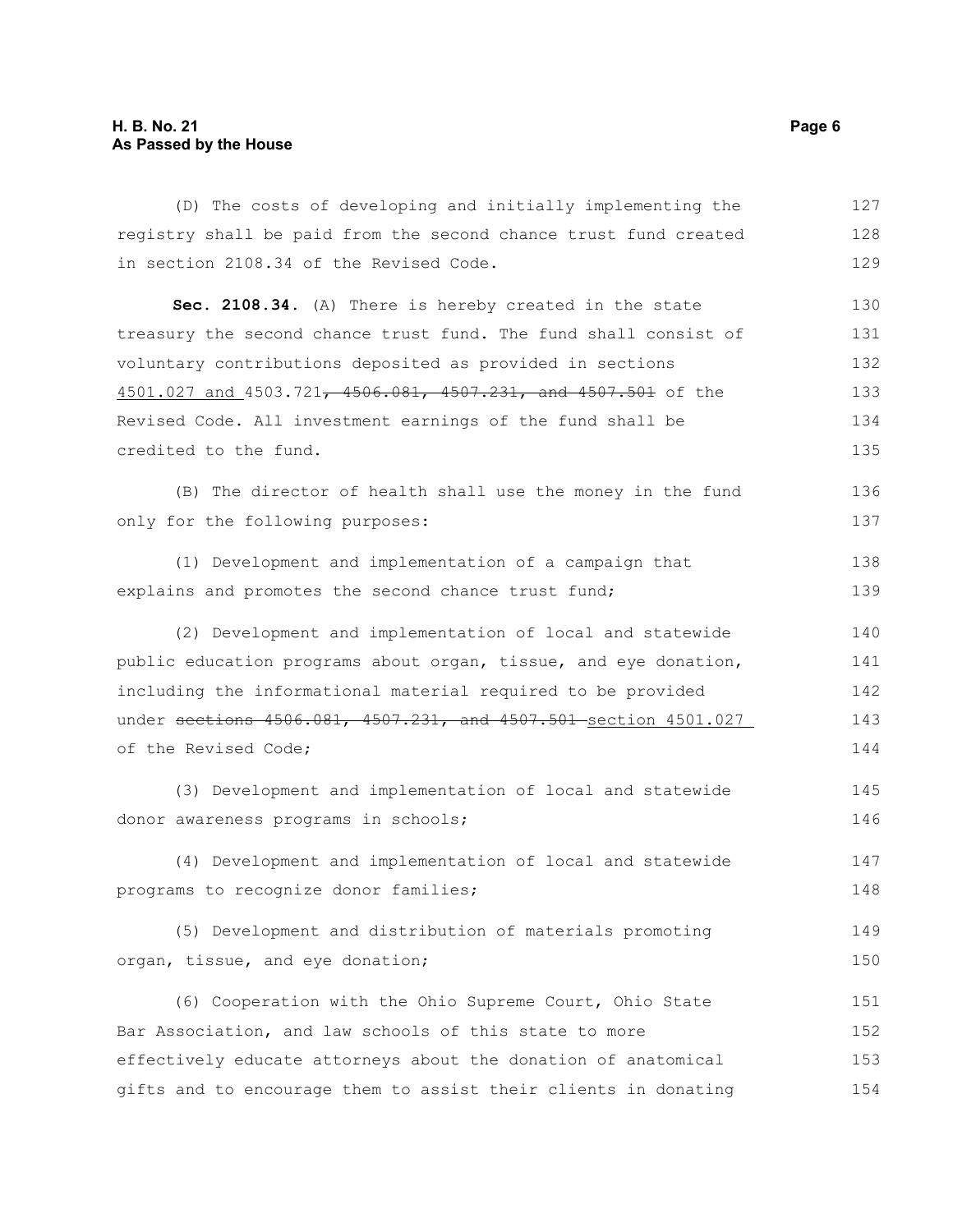anatomical gifts through anatomical gift declarations, durable powers of attorney for health care, declarations as defined in section 2133.01 of the Revised Code, wills, and any other appropriate means; 155 156 157 158

(7) Cooperation with the state medical board, state medical, osteopathic, and ophthalmological associations, and colleges of medicine and osteopathic medicine in this state to more effectively educate physicians about the donation of anatomical gifts and to encourage them to assist their patients in making declarations of anatomical gifts; 159 160 161 162 163 164

(8) Development of statewide hospital training programs to encourage and facilitate compliance with sections 2108.14 and 2108.15 of the Revised Code; 165 166 167

(9) Reimbursement of the bureau of motor vehicles for the administrative costs incurred in the performance of duties under sections 4506.081, 4507.231, and 4507.501 section 4501.027 of the Revised Code; 168 169 170 171

(10) Reimbursement of the department of health for administrative costs incurred in the performance of duties under this section and section 2108.35 of the Revised Code; 172 173 174

(11) Reimbursement of members of the second chance fund advisory committee for actual and necessary expenses incurred in the performance of official duties. 175 176 177

(C) The director shall make the materials developed under division (B)(5) of this section available to other state agencies. 178 179 180

(D) The director shall consider recommendations made by the second chance trust fund advisory committee pursuant to section 2108.35 of the Revised Code. The director shall 181 182 183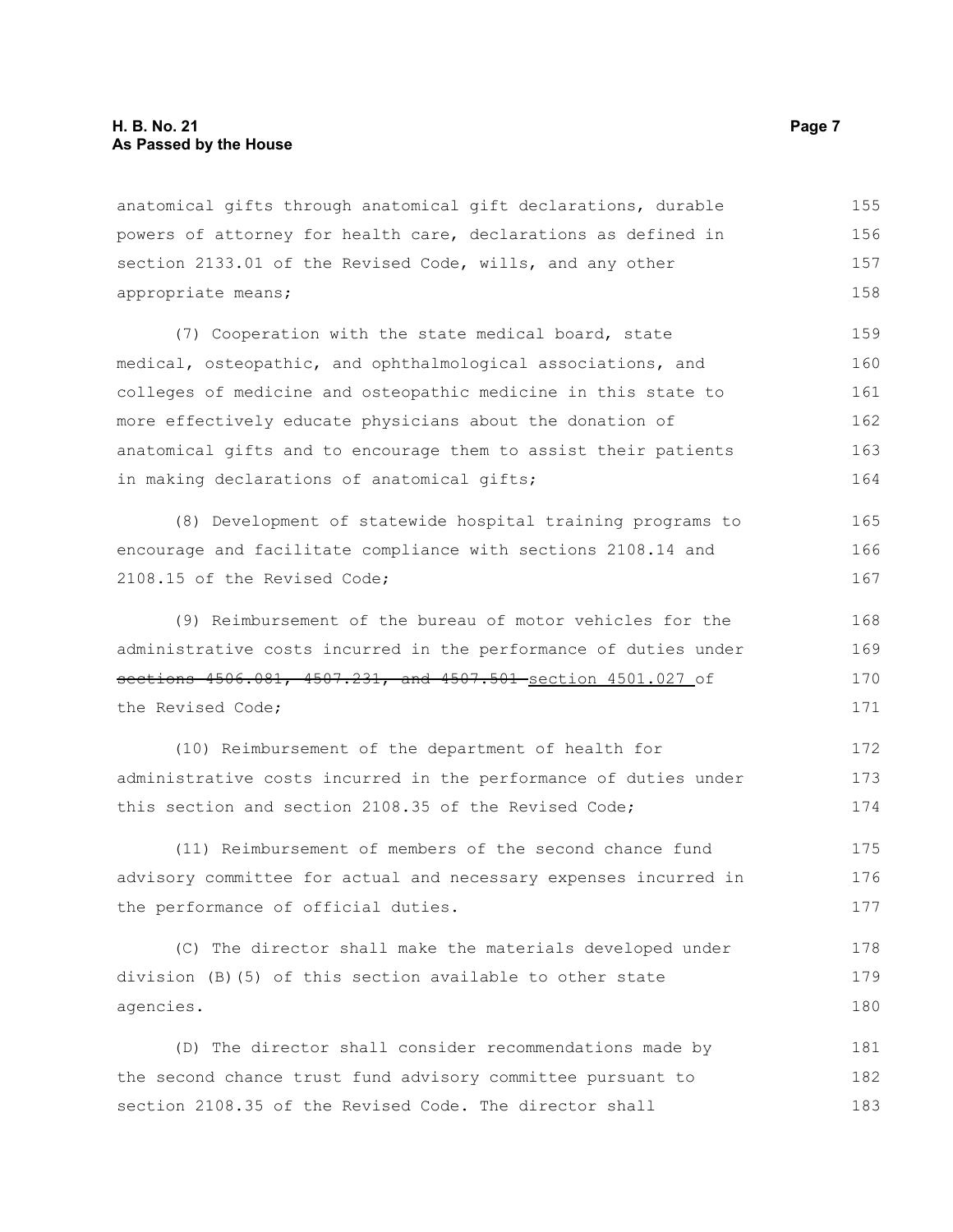determine the appropriateness of and approve or disapprove projects recommended by the advisory committee for funding and approve or disapprove the disbursement of money from the second chance trust fund. **Sec. 4501.027.** (A) The registrar of motor vehicles or a deputy registrar shall ask whether each of the following wish to make a two-dollar voluntary contribution to the second chance trust fund established under section 2108.34 of the Revised Code: (1) A person applying for or renewing a driver's license, motorcycle operator's endorsement, or duplicate; (2) A person applying for or renewing an identification card or duplicate; (3) A person applying for or renewing a commercial driver's license, restricted commercial driver's license, or duplicate. (B) The registrar or deputy registrar also shall make available to the person informational material provided by the department of health on the importance of organ, tissue, and eye donation. (C) All donations collected under this section during each month shall be forwarded by the registrar or deputy registrar not later than the fifth day of the immediately following month to the treasurer of state, who shall deposit them in the second chance trust fund. **Sec. 4503.10.** (A) The owner of every snowmobile, offhighway motorcycle, and all-purpose vehicle required to be 184 185 186 187 188 189 190 191 192 193 194 195 196 197 198 199 200 201 202 203 204 205 206 207 208 209 210

registered under section 4519.02 of the Revised Code shall file an application for registration under section 4519.03 of the 211 212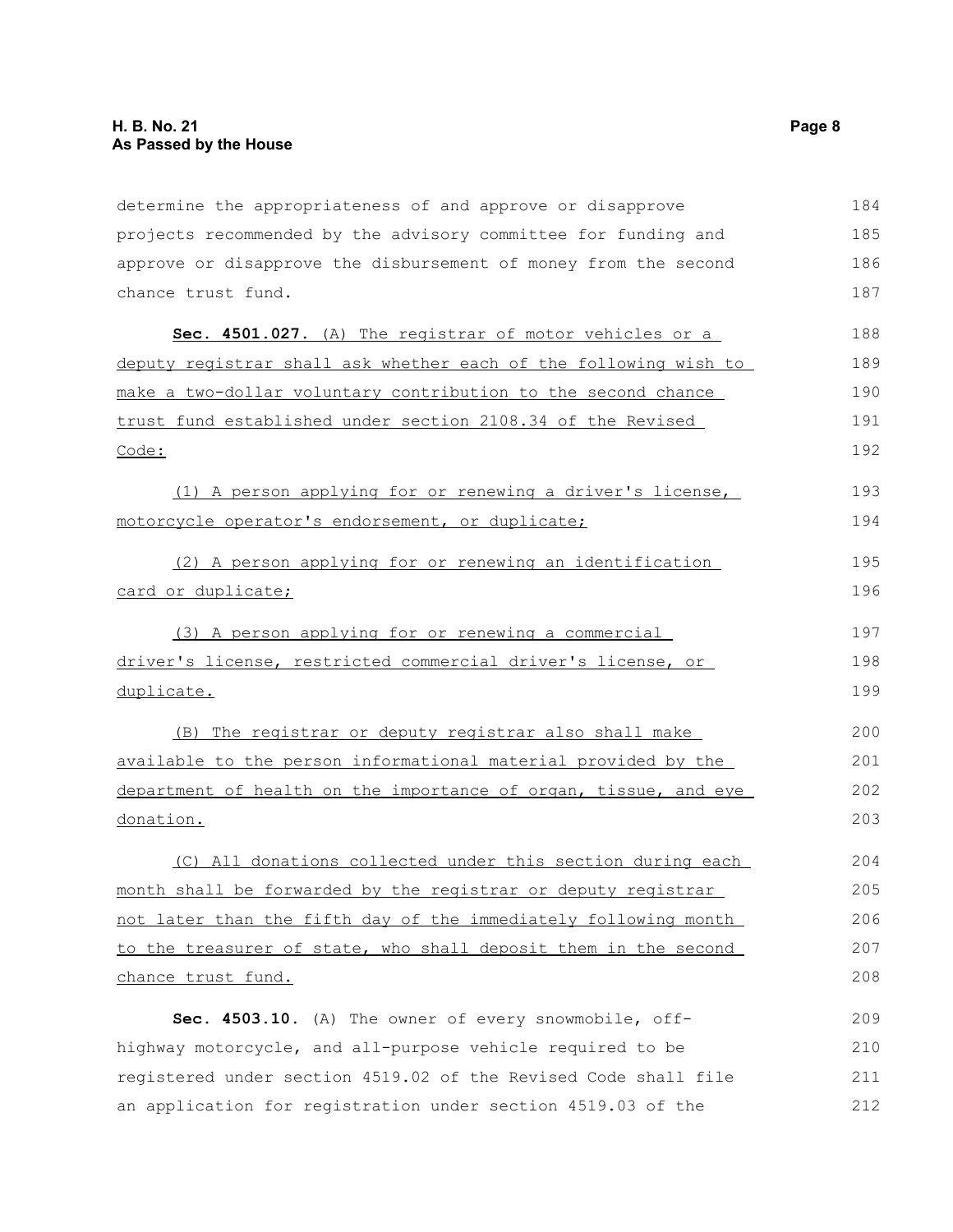Revised Code. The owner of a motor vehicle, other than a snowmobile, off-highway motorcycle, or all-purpose vehicle, that is not designed and constructed by the manufacturer for operation on a street or highway may not register it under this chapter except upon certification of inspection pursuant to section 4513.02 of the Revised Code by the sheriff, or the chief of police of the municipal corporation or township, with jurisdiction over the political subdivision in which the owner of the motor vehicle resides. Except as provided in section 4503.103 of the Revised Code, every owner of every other motor vehicle not previously described in this section and every person mentioned as owner in the last certificate of title of a motor vehicle that is operated or driven upon the public roads or highways shall cause to be filed each year, by mail or otherwise, in the office of the registrar of motor vehicles or a deputy registrar, a written or electronic application or a preprinted registration renewal notice issued under section 4503.102 of the Revised Code, the form of which shall be prescribed by the registrar, for registration for the following registration year, which shall begin on the first day of January of every calendar year and end on the thirty-first day of December in the same year. Applications for registration and registration renewal notices shall be filed at the times established by the registrar pursuant to section 4503.101 of the Revised Code. A motor vehicle owner also may elect to apply for or renew a motor vehicle registration by electronic means using electronic signature in accordance with rules adopted by the registrar. Except as provided in division (J) of this section, applications for registration shall be made on blanks furnished by the registrar for that purpose, containing the following information: 213 214 215 216 217 218 219 220 221 222 223 224 225 226 227 228 229 230 231 232 233 234 235 236 237 238 239 240 241 242 243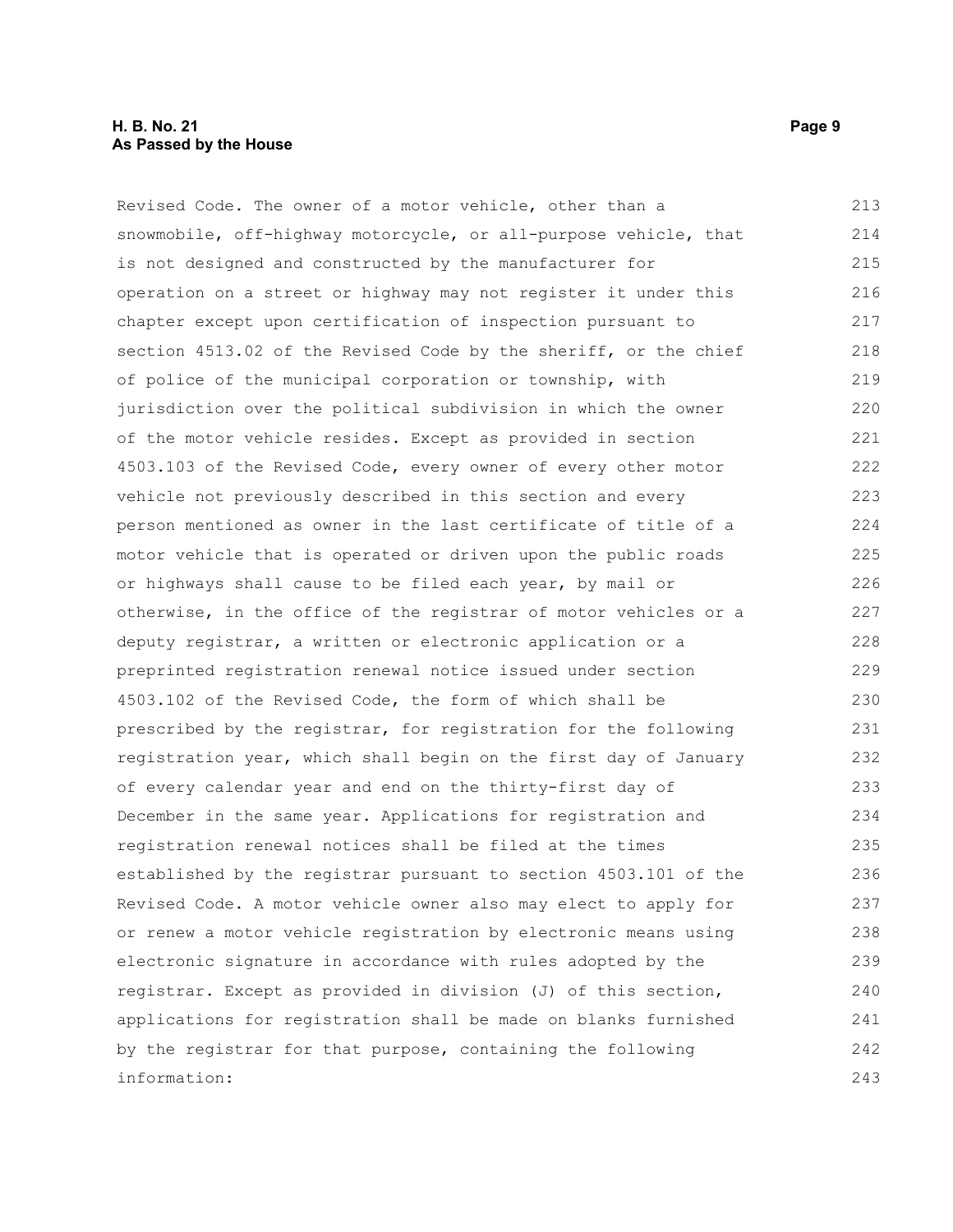### **H. B. No. 21 Page 10 As Passed by the House**

| (1) A brief description of the motor vehicle to be               | 244 |
|------------------------------------------------------------------|-----|
| registered, including the year, make, model, and vehicle         | 245 |
| identification number, and, in the case of commercial cars, the  | 246 |
| gross weight of the vehicle fully equipped computed in the       | 247 |
| manner prescribed in section 4503.08 of the Revised Code;        |     |
| (2) The name and residence address of the owner, and the         | 249 |
| township and municipal corporation in which the owner resides;   | 250 |
| (3) The district of registration, which shall be                 | 251 |
| determined as follows:                                           | 252 |
| (a) In case the motor vehicle to be registered is used for       | 253 |
| hire or principally in connection with any established business  | 254 |
| or branch business, conducted at a particular place, the         | 255 |
| district of registration is the municipal corporation in which   | 256 |
| that place is located or, if not located in any municipal        | 257 |
| corporation, the county and township in which that place is      |     |
| located.                                                         | 259 |
| (b) In case the vehicle is not so used, the district of          | 260 |
| registration is the municipal corporation or county in which the | 261 |
| owner resides at the time of making the application.             | 262 |
| (4) Whether the motor vehicle is a new or used motor             | 263 |
| vehicle;                                                         | 264 |
| (5) The date of purchase of the motor vehicle;                   | 265 |
| (6) Whether the fees required to be paid for the                 | 266 |
| registration or transfer of the motor vehicle, during the        | 267 |
| preceding registration year and during the preceding period of   | 268 |
| the current registration year, have been paid. Each application  | 269 |
| for registration shall be signed by the owner, either manually   | 270 |
| or by electronic signature, or pursuant to obtaining a limited   | 271 |
| power of attorney authorized by the registrar for registration,  | 272 |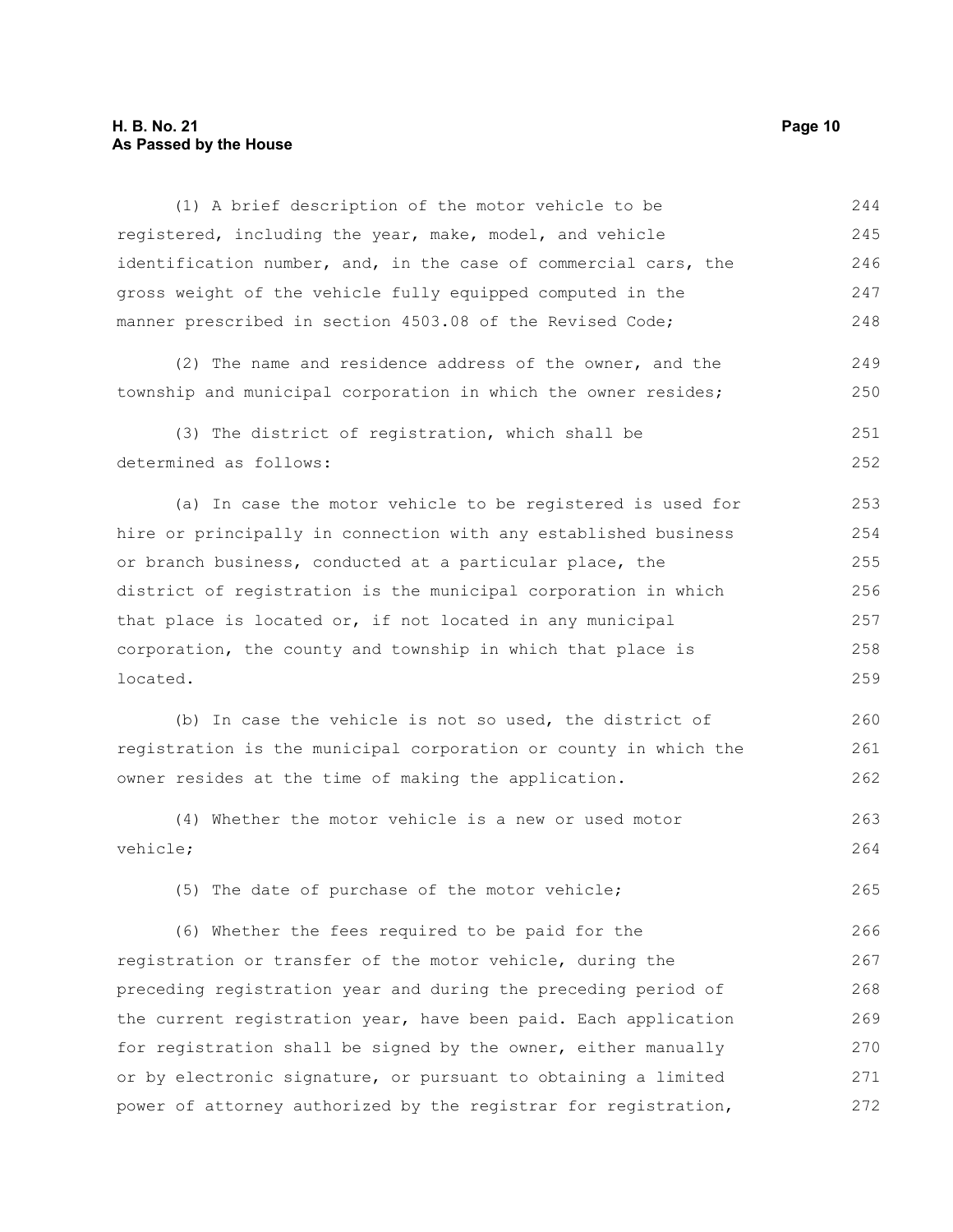#### **H. B. No. 21 Page 11 As Passed by the House**

or other document authorizing such signature. If the owner elects to apply for or renew the motor vehicle registration with the registrar by electronic means, the owner's manual signature is not required. 273 274 275 276

(7) The owner's social security number, driver's license number, or state identification number, or, where a motor vehicle to be registered is used for hire or principally in connection with any established business, the owner's federal taxpayer identification number. The bureau of motor vehicles shall retain in its records all social security numbers provided under this section, but the bureau shall not place social security numbers on motor vehicle certificates of registration. 277 278 279 280 281 282 283 284

(8) Whether the applicant wishes to certify willingness to make an anatomical gift if an applicant has not so certified under section 2108.05 of the Revised Code. The applicant's response shall not be considered in the decision of whether to approve the application for registration. 285 286 287 288 289

(B) Except as otherwise provided in this division, each time an applicant first registers a motor vehicle in the applicant's name, the applicant shall present for inspection a physical certificate of title or memorandum certificate showing title to the motor vehicle to be registered in the name of the applicant if a physical certificate of title or memorandum certificate has been issued by a clerk of a court of common pleas. If, under sections 4505.021, 4505.06, and 4505.08 of the Revised Code, a clerk instead has issued an electronic certificate of title for the applicant's motor vehicle, that certificate may be presented for inspection at the time of first registration in a manner prescribed by rules adopted by the registrar. An applicant is not required to present a certificate 290 291 292 293 294 295 296 297 298 299 300 301 302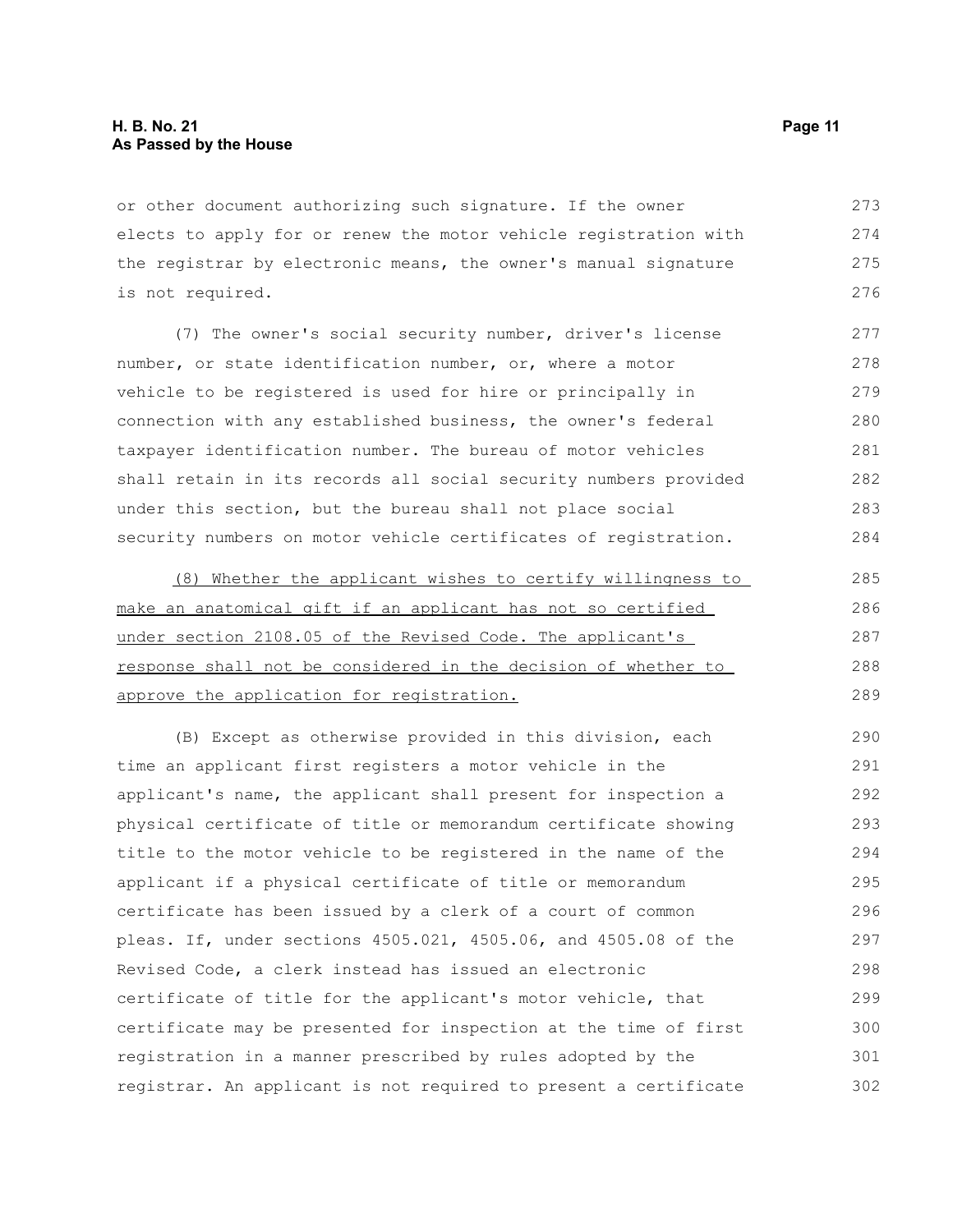#### **H. B. No. 21 Page 12 As Passed by the House**

of title to an electronic motor vehicle dealer acting as a limited authority deputy registrar in accordance with rules adopted by the registrar. When a motor vehicle inspection and maintenance program is in effect under section 3704.14 of the Revised Code and rules adopted under it, each application for registration for a vehicle required to be inspected under that section and those rules shall be accompanied by an inspection certificate for the motor vehicle issued in accordance with that section. The application shall be refused if any of the following applies: (1) The application is not in proper form. (2) The application is prohibited from being accepted by division (D) of section 2935.27, division (A) of section 2937.221, division (A) of section 4503.13, division (B) of section 4510.22, or division (B)(1) of section 4521.10 of the Revised Code. (3) A certificate of title or memorandum certificate of title is required but does not accompany the application or, in the case of an electronic certificate of title, is required but is not presented in a manner prescribed by the registrar's rules. (4) All registration and transfer fees for the motor vehicle, for the preceding year or the preceding period of the current registration year, have not been paid. (5) The owner or lessee does not have an inspection certificate for the motor vehicle as provided in section 3704.14 of the Revised Code, and rules adopted under it, if that section is applicable. This section does not require the payment of license or 303 304 305 306 307 308 309 310 311 312 313 314 315 316 317 318 319 320 321 322 323 324 325 326 327 328 329 330 331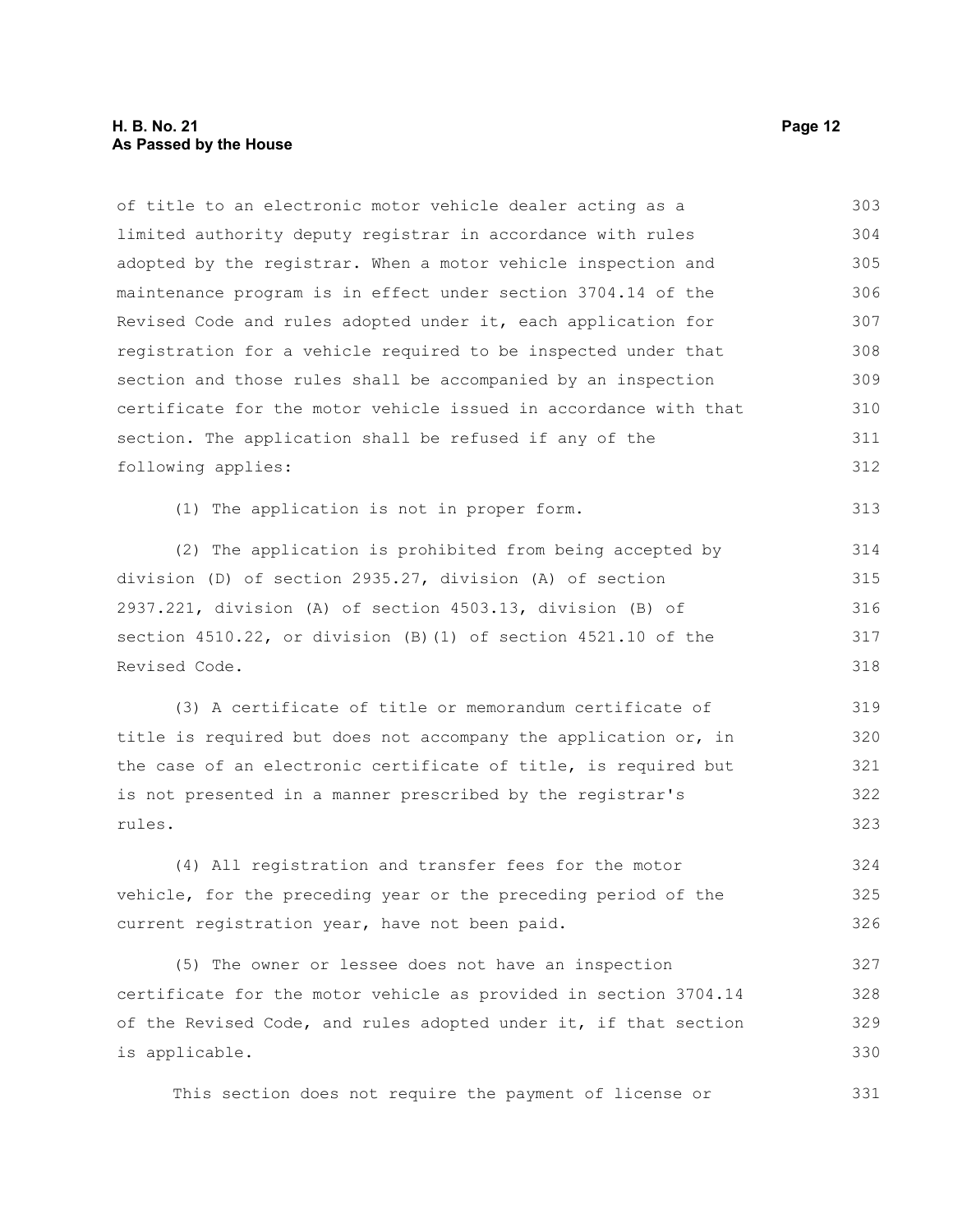#### **H. B. No. 21 Page 13 As Passed by the House**

registration taxes on a motor vehicle for any preceding year, or for any preceding period of a year, if the motor vehicle was not taxable for that preceding year or period under sections 4503.02, 4503.04, 4503.11, 4503.12, and 4503.16 or Chapter 4504. of the Revised Code. When a certificate of registration is issued upon the first registration of a motor vehicle by or on behalf of the owner, the official issuing the certificate shall indicate the issuance with a stamp on the certificate of title or memorandum certificate or, in the case of an electronic certificate of title, an electronic stamp or other notation as specified in rules adopted by the registrar, and with a stamp on the inspection certificate for the motor vehicle, if any. The official also shall indicate, by a stamp or by other means the registrar prescribes, on the registration certificate issued upon the first registration of a motor vehicle by or on behalf of the owner the odometer reading of the motor vehicle as shown in the odometer statement included in or attached to the certificate of title. Upon each subsequent registration of the motor vehicle by or on behalf of the same owner, the official also shall so indicate the odometer reading of the motor vehicle as shown on the immediately preceding certificate of registration. 332 333 334 335 336 337 338 339 340 341 342 343 344 345 346 347 348 349 350 351 352 353

The registrar shall include in the permanent registration record of any vehicle required to be inspected under section 3704.14 of the Revised Code the inspection certificate number from the inspection certificate that is presented at the time of registration of the vehicle as required under this division.

(C)(1) Except as otherwise provided in division (C)(1) of this section, the registrar and each deputy registrar shall collect an additional fee of eleven dollars for each application for registration and registration renewal received. For vehicles 359 360 361 362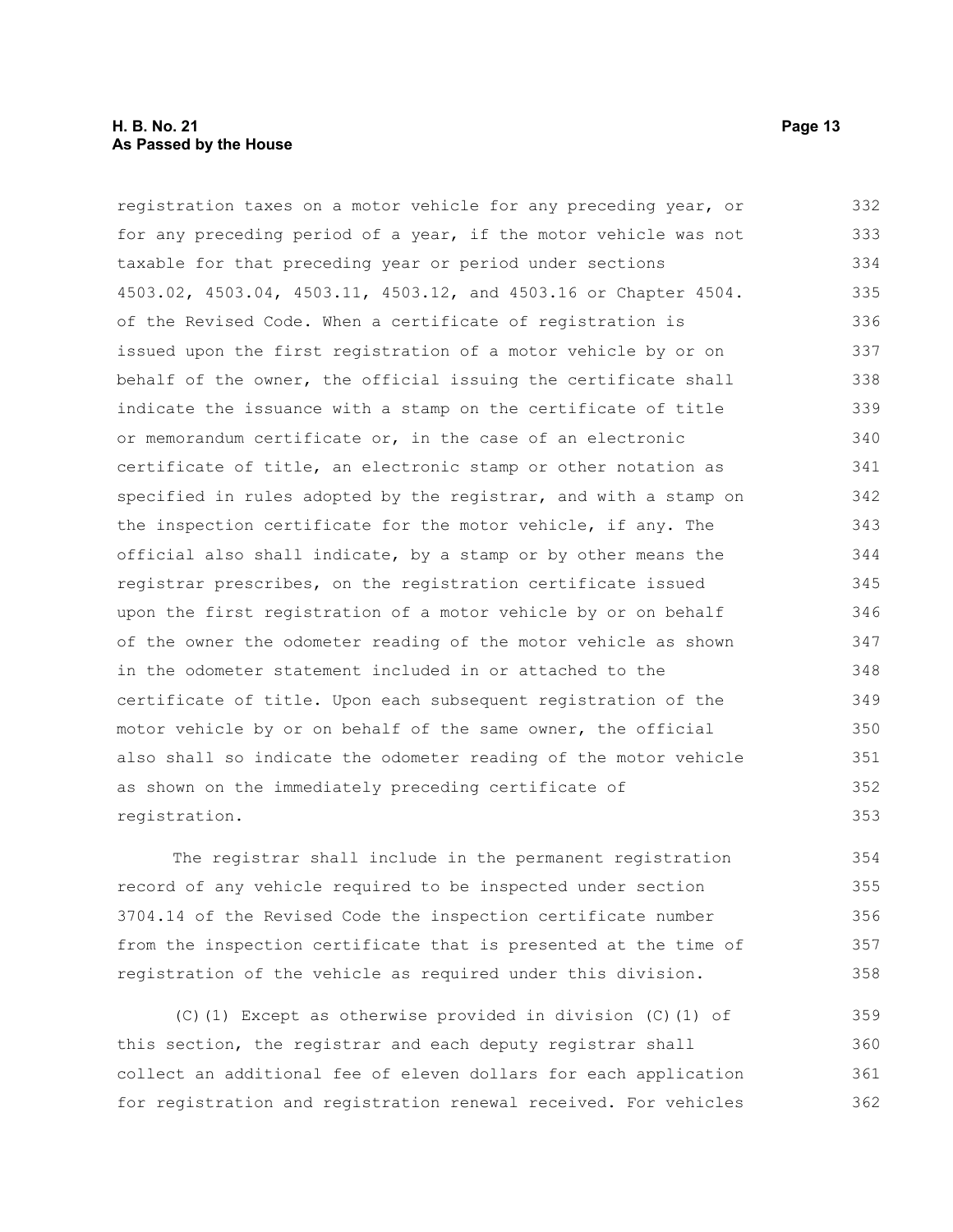#### **H. B. No. 21 Page 14 As Passed by the House**

specified in divisions (A)(1) to (21) of section 4503.042 of the Revised Code, the registrar and deputy registrar shall collect an additional fee of thirty dollars for each application for registration and registration renewal received. No additional fee shall be charged for vehicles registered under section 4503.65 of the Revised Code. The additional fee is for the purpose of defraying the department of public safety's costs associated with the administration and enforcement of the motor vehicle and traffic laws of Ohio. Each deputy registrar shall transmit the fees collected under divisions  $(C)$   $(1)$ ,  $(3)$ , and  $(4)$ of this section in the time and manner provided in this section. The registrar shall deposit all moneys received under division (C)(1) of this section into the public safety - highway purposes fund established in section 4501.06 of the Revised Code. 363 364 365 366 367 368 369 370 371 372 373 374 375 376

(2) In addition, a charge of twenty-five cents shall be made for each reflectorized safety license plate issued, and a single charge of twenty-five cents shall be made for each county identification sticker or each set of county identification stickers issued, as the case may be, to cover the cost of producing the license plates and stickers, including material, manufacturing, and administrative costs. Those fees shall be in addition to the license tax. If the total cost of producing the plates is less than twenty-five cents per plate, or if the total cost of producing the stickers is less than twenty-five cents per sticker or per set issued, any excess moneys accruing from the fees shall be distributed in the same manner as provided by section 4501.04 of the Revised Code for the distribution of license tax moneys. If the total cost of producing the plates exceeds twenty-five cents per plate, or if the total cost of producing the stickers exceeds twenty-five cents per sticker or per set issued, the difference shall be paid from the license 377 378 379 380 381 382 383 384 385 386 387 388 389 390 391 392 393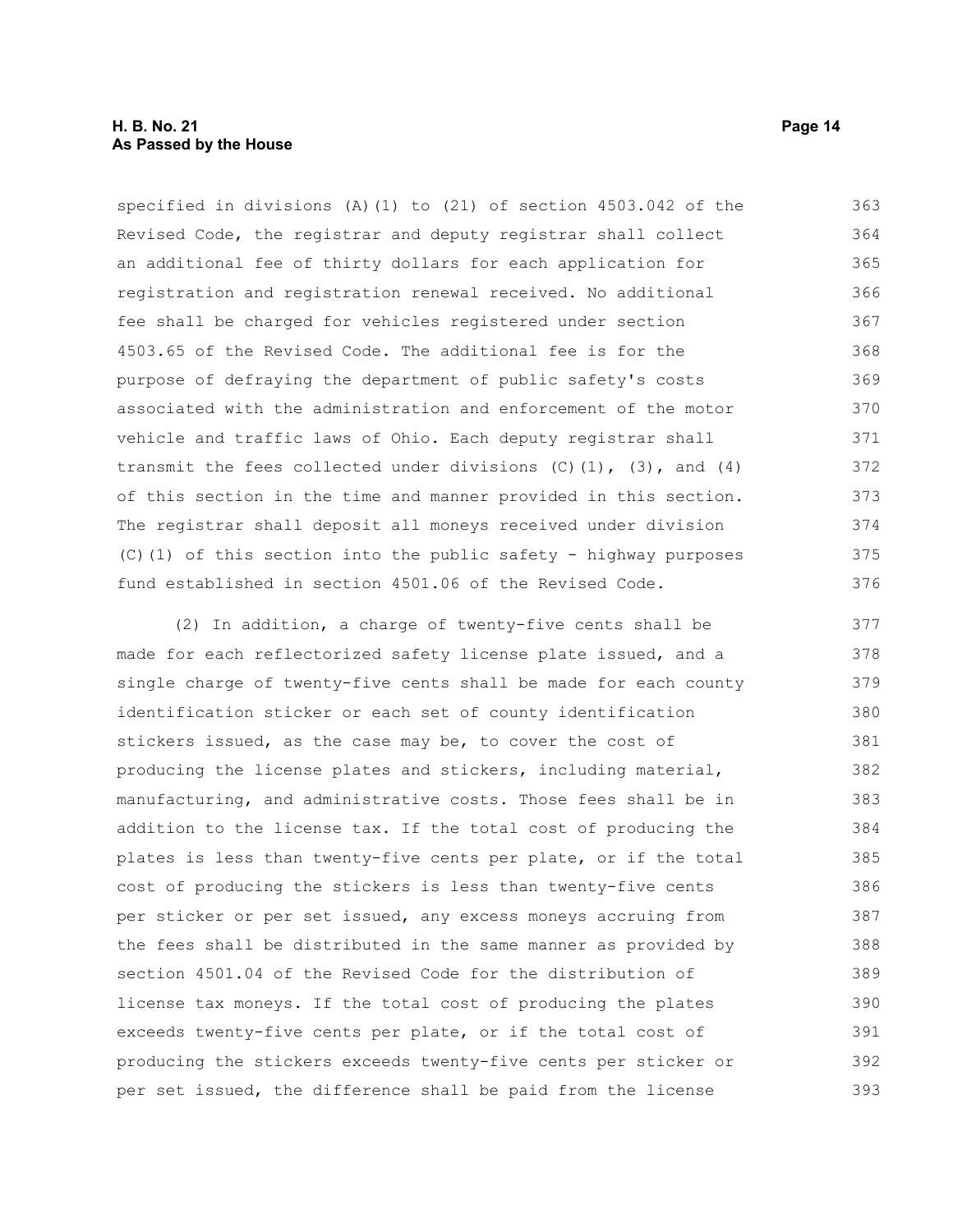tax moneys collected pursuant to section 4503.02 of the Revised Code.

(3) The registrar and each deputy registrar shall collect an additional fee of two hundred dollars for each application for registration or registration renewal received for any plugin electric motor vehicle. The fee shall be prorated based on the number of months for which the plug-in electric motor vehicle is registered. The registrar shall transmit all money arising from the fee imposed by division (C)(3) of this section to the treasurer of state for distribution in accordance with division (E) of section 5735.051 of the Revised Code, subject to division (D) of section 5735.05 of the Revised Code. 396 397 398 399 400 401 402 403 404 405

(4) The registrar and each deputy registrar shall collect an additional fee of one hundred dollars for each application for registration or registration renewal received for any hybrid motor vehicle. The fee shall be prorated based on the number of months for which the hybrid motor vehicle is registered. The registrar shall transmit all money arising from the fee imposed by division (C)(4) of this section to the treasurer of state for distribution in accordance with division (E) of section 5735.051 of the Revised Code, subject to division (D) of section 5735.05 of the Revised Code. 406 407 408 409 410 411 412 413 414 415

The fees established under divisions (C)(3) and (4) of this section shall not be imposed until January 1, 2020. 416 417

(D) Each deputy registrar shall be allowed a fee equal to the amount established under section 4503.038 of the Revised Code for each application for registration and registration renewal notice the deputy registrar receives, which shall be for the purpose of compensating the deputy registrar for the deputy registrar's services, and such office and rental expenses, as 418 419 420 421 422 423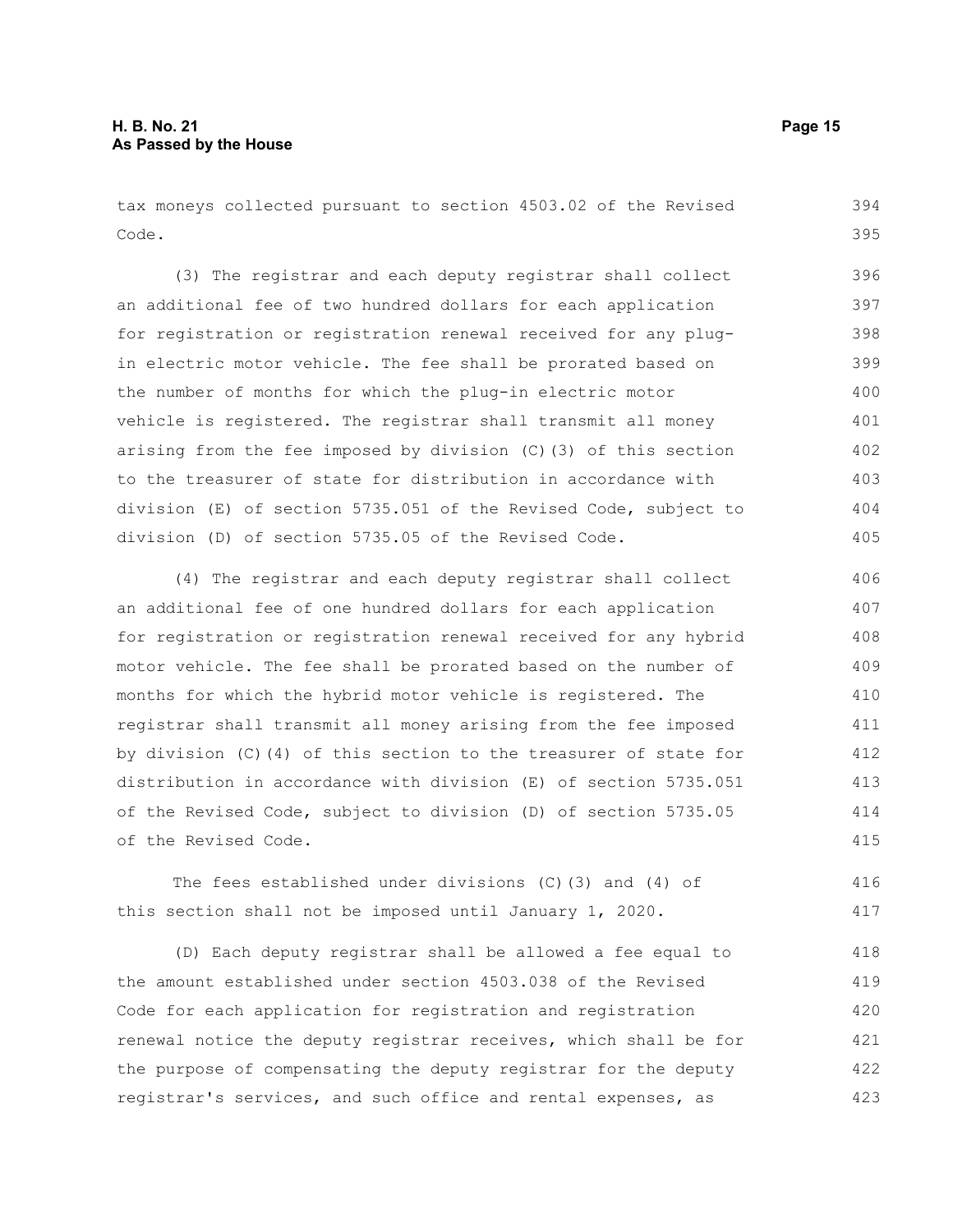#### **H. B. No. 21 Page 16 As Passed by the House**

may be necessary for the proper discharge of the deputy registrar's duties in the receiving of applications and renewal notices and the issuing of registrations. 424 425 426

(E) Upon the certification of the registrar, the county sheriff or local police officials shall recover license plates erroneously or fraudulently issued. 427 428 429

(F) Each deputy registrar, upon receipt of any application for registration or registration renewal notice, together with the license fee and any local motor vehicle license tax levied pursuant to Chapter 4504. of the Revised Code, shall transmit that fee and tax, if any, in the manner provided in this section, together with the original and duplicate copy of the application, to the registrar. The registrar, subject to the approval of the director of public safety, may deposit the funds collected by those deputies in a local bank or depository to the credit of the "state of Ohio, bureau of motor vehicles." Where a local bank or depository has been designated by the registrar, each deputy registrar shall deposit all moneys collected by the deputy registrar into that bank or depository not more than one business day after their collection and shall make reports to the registrar of the amounts so deposited, together with any other information, some of which may be prescribed by the treasurer of state, as the registrar may require and as prescribed by the registrar by rule. The registrar, within three days after receipt of notification of the deposit of funds by a deputy registrar in a local bank or depository, shall draw on that account in favor of the treasurer of state. The registrar, subject to the approval of the director and the treasurer of state, may make reasonable rules necessary for the prompt transmittal of fees and for safeguarding the interests of the state and of counties, townships, municipal corporations, and 430 431 432 433 434 435 436 437 438 439 440 441 442 443 444 445 446 447 448 449 450 451 452 453 454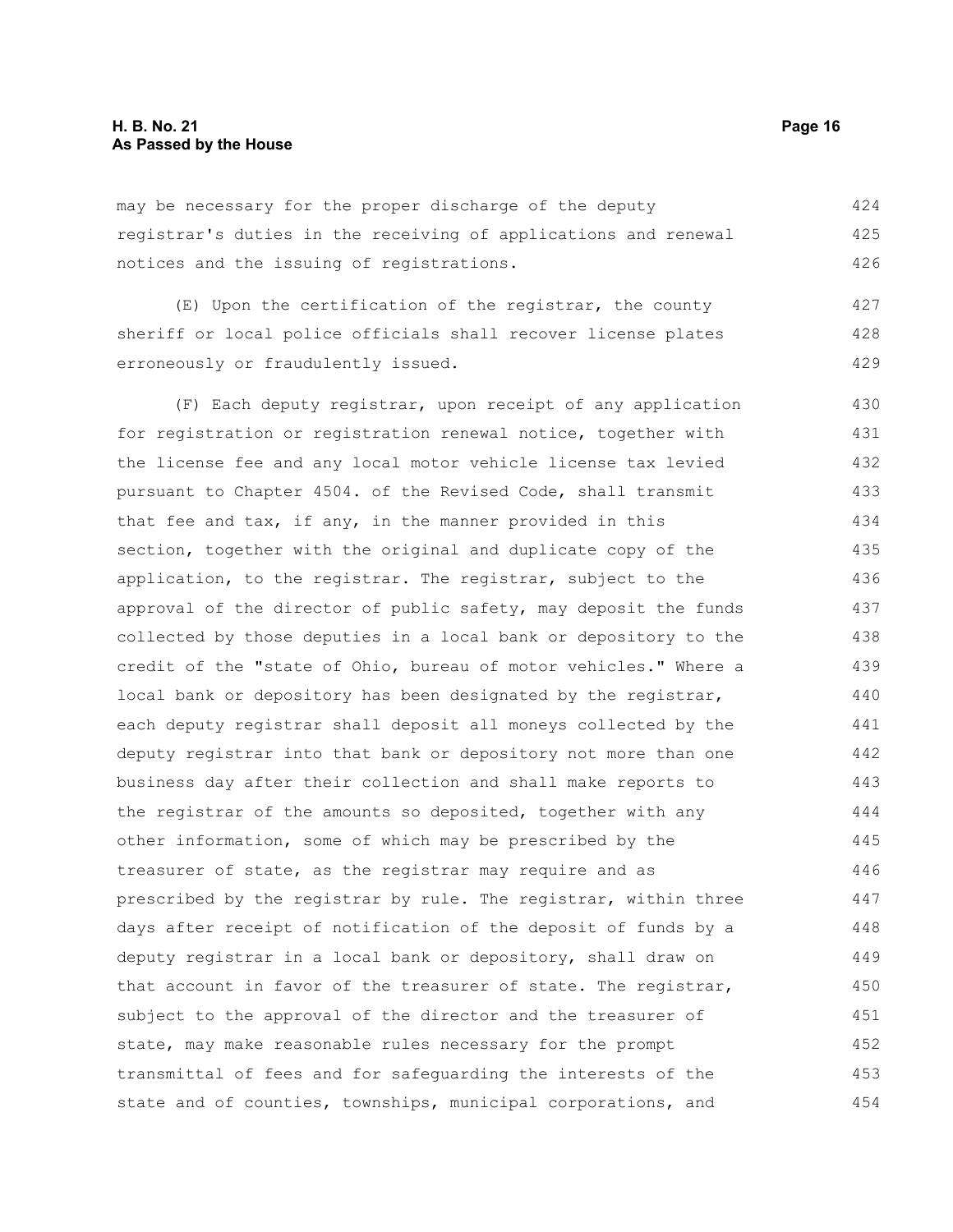#### **H. B. No. 21 Page 17 As Passed by the House**

transportation improvement districts levying local motor vehicle license taxes. The registrar may pay service charges usually collected by banks and depositories for such service. If deputy registrars are located in communities where banking facilities are not available, they shall transmit the fees forthwith, by money order or otherwise, as the registrar, by rule approved by the director and the treasurer of state, may prescribe. The registrar may pay the usual and customary fees for such service. 455 456 457 458 459 460 461 462

(G) This section does not prevent any person from making an application for a motor vehicle license directly to the registrar by mail, by electronic means, or in person at any of the registrar's offices, upon payment of a service fee equal to the amount established under section 4503.038 of the Revised Code for each application. 463 464 465 466 467 468

(H) No person shall make a false statement as to the district of registration in an application required by division (A) of this section. Violation of this division is falsification under section 2921.13 of the Revised Code and punishable as specified in that section.

(I)(1) Where applicable, the requirements of division (B) of this section relating to the presentation of an inspection certificate issued under section 3704.14 of the Revised Code and rules adopted under it for a motor vehicle, the refusal of a license for failure to present an inspection certificate, and the stamping of the inspection certificate by the official issuing the certificate of registration apply to the registration of and issuance of license plates for a motor vehicle under sections 4503.102, 4503.12, 4503.14, 4503.15, 4503.16, 4503.171, 4503.172, 4503.19, 4503.40, 4503.41, 4503.42, 4503.43, 4503.44, 4503.46, 4503.47, and 4503.51 of the Revised 474 475 476 477 478 479 480 481 482 483 484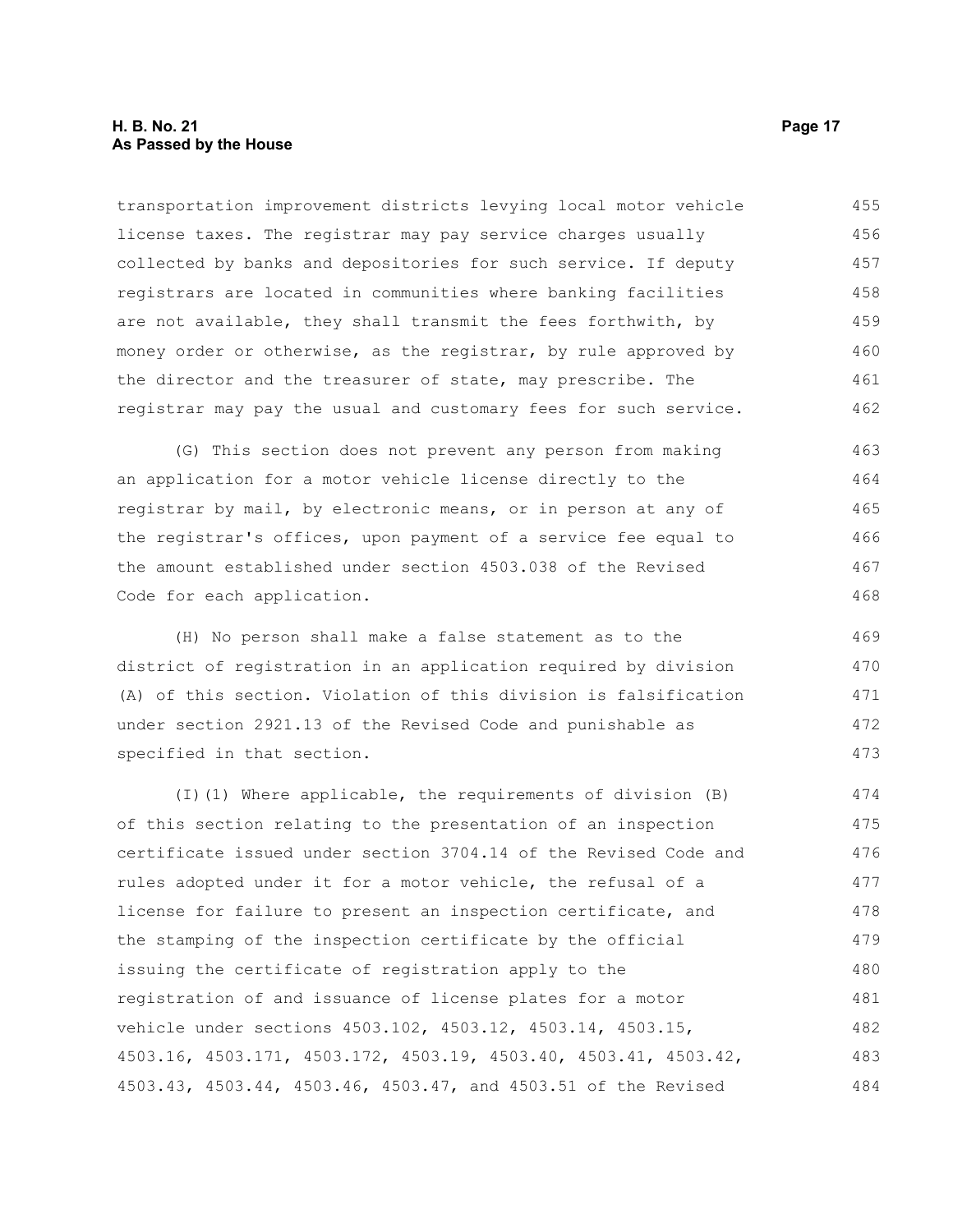Code.

(2)(a) The registrar shall adopt rules ensuring that each owner registering a motor vehicle in a county where a motor vehicle inspection and maintenance program is in effect under section 3704.14 of the Revised Code and rules adopted under it receives information about the requirements established in that section and those rules and about the need in those counties to present an inspection certificate with an application for registration or preregistration. 486 487 488 489 490 491 492 493

(b) Upon request, the registrar shall provide the director of environmental protection, or any person that has been awarded a contract under section 3704.14 of the Revised Code, an on-line computer data link to registration information for all passenger cars, noncommercial motor vehicles, and commercial cars that are subject to that section. The registrar also shall provide to the director of environmental protection a magnetic data tape containing registration information regarding passenger cars, noncommercial motor vehicles, and commercial cars for which a multi-year registration is in effect under section 4503.103 of the Revised Code or rules adopted under it, including, without limitation, the date of issuance of the multi-year registration, the registration deadline established under rules adopted under section 4503.101 of the Revised Code that was applicable in the year in which the multi-year registration was issued, and the registration deadline for renewal of the multi-year registration. 494 495 496 497 498 499 500 501 502 503 504 505 506 507 508 509 510

(J) Subject to division (K) of this section, application for registration under the international registration plan, as set forth in sections 4503.60 to 4503.66 of the Revised Code, shall be made to the registrar on forms furnished by the 511 512 513 514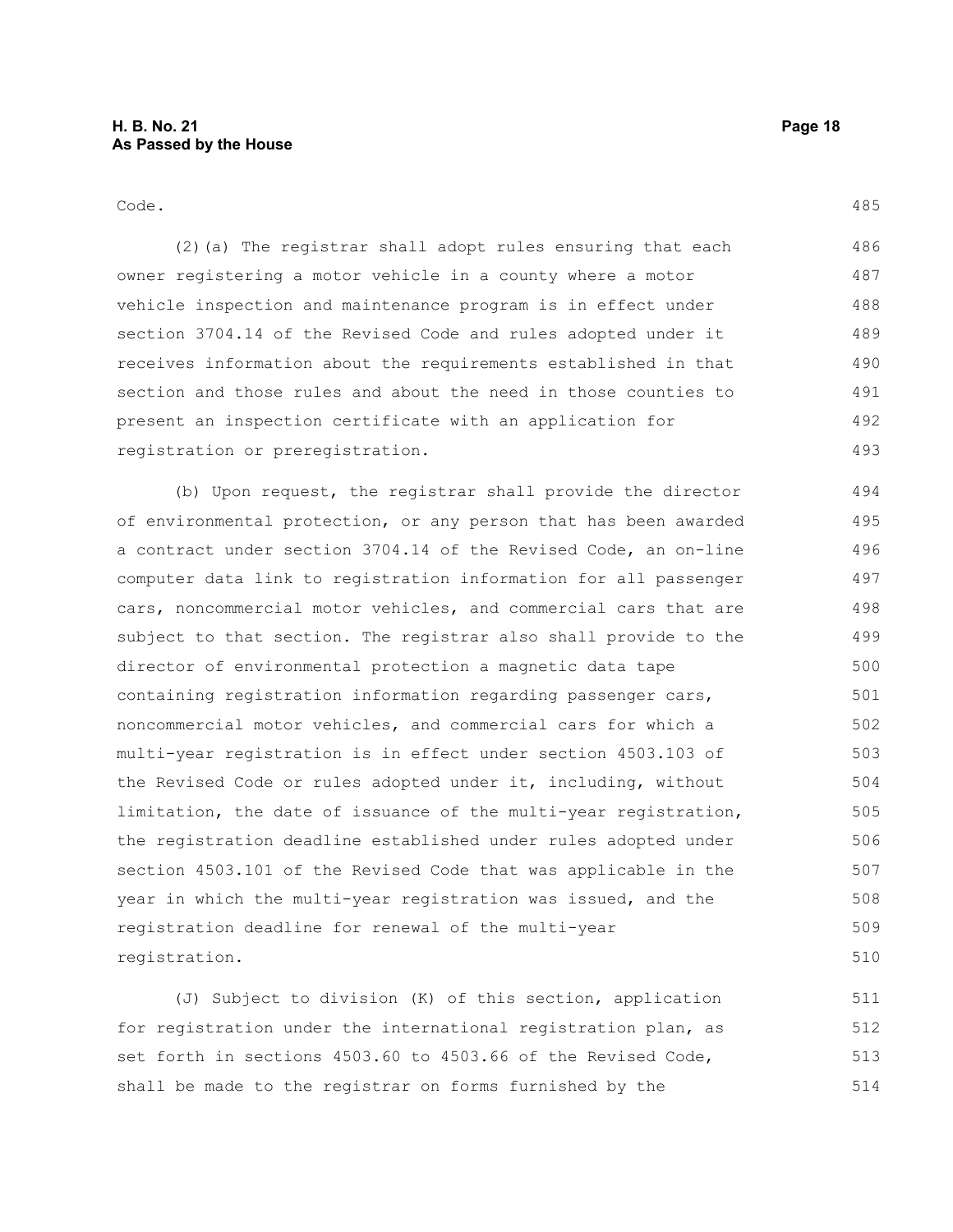registrar. In accordance with international registration plan guidelines and pursuant to rules adopted by the registrar, the forms shall include the following: (1) A uniform mileage schedule; (2) The gross vehicle weight of the vehicle or combined gross vehicle weight of the combination vehicle as declared by the registrant; (3) Any other information the registrar requires by rule. (K) The registrar shall determine the feasibility of implementing an electronic commercial fleet licensing and management program that will enable the owners of commercial tractors, commercial trailers, and commercial semitrailers to conduct electronic transactions by July 1, 2010, or sooner. If the registrar determines that implementing such a program is feasible, the registrar shall adopt new rules under this division or amend existing rules adopted under this division as necessary in order to respond to advances in technology. 515 516 517 518 519 520 521 522 523 524 525 526 527 528 529 530 531

If international registration plan guidelines and provisions allow member jurisdictions to permit applications for registrations under the international registration plan to be made via the internet, the rules the registrar adopts under this division shall permit such action. 532 533 534 535 536

**Sec. 4503.721.** (A) The owner or lessee of any passenger car, noncommercial motor vehicle, recreational vehicle, or other vehicle of a class approved by the registrar of motor vehicles may apply to the registrar for the registration of the vehicle and issuance of "donate life" license plates. An application made under this section may be combined with a request for a special reserved license plate under section 4503.40 or 4503.42 537 538 539 540 541 542 543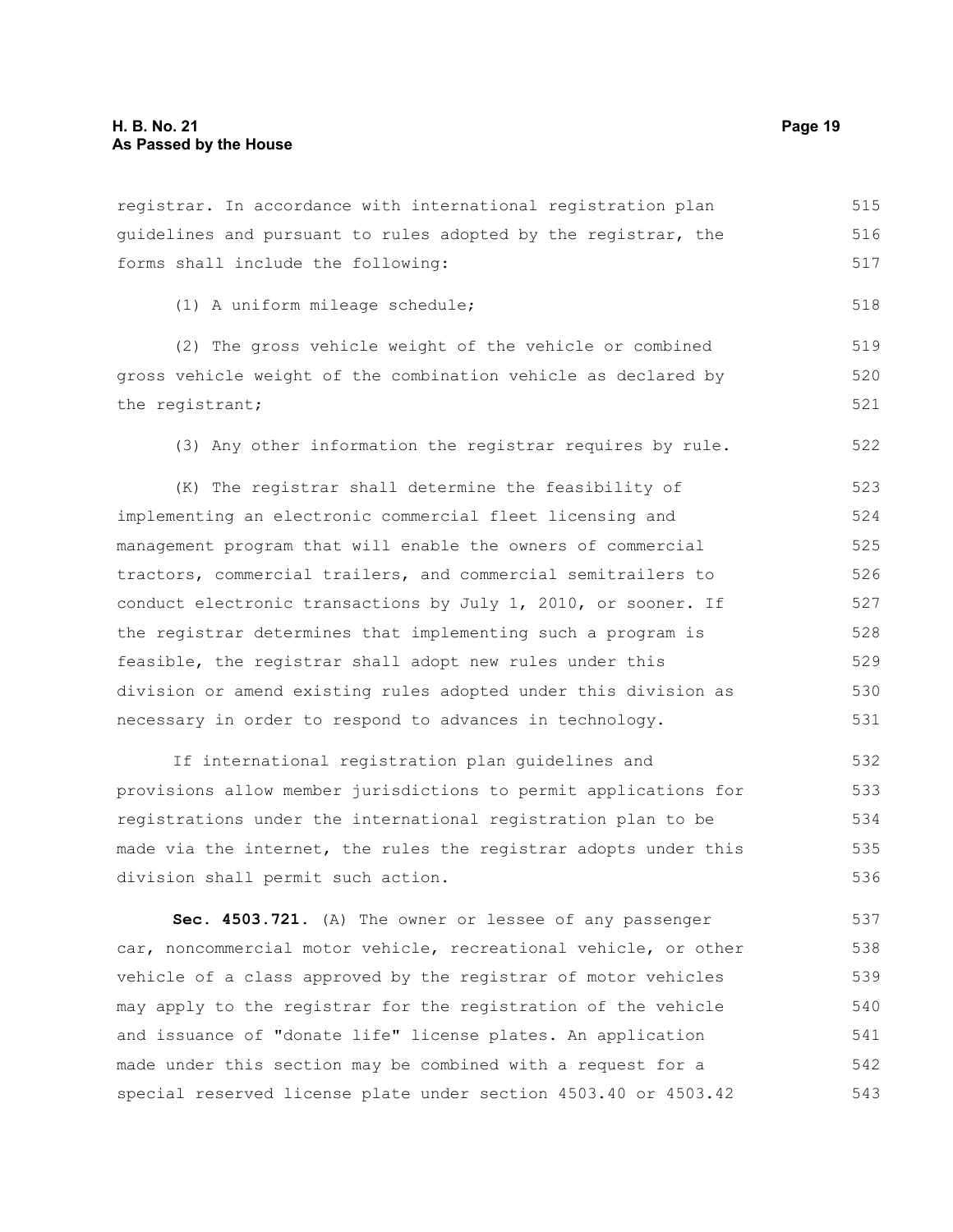#### **H. B. No. 21 Page 20 As Passed by the House**

of the Revised Code. Upon receipt of the completed application and compliance by the applicant with divisions (B) and (C) of this section, the registrar shall issue to the applicant the appropriate vehicle registration and a set of "donate life" license plates and a validation sticker, or a validation sticker alone when required by section 4503.191 of the Revised Code. 544 545 546 547 548 549

In addition to the letters and numbers ordinarily inscribed on the license plates, "donate life" license plates shall be inscribed with identifying words or markings designated by lifeline of Ohio, incorporated, and approved by the registrar. "Donate life" license plates shall display county identification stickers that identify the county of registration as required under section 4503.19 of the Revised Code. 550 551 552 553 554 555 556

(B) The "donate life" license plates and a validation sticker, or validation sticker alone, shall be issued upon receipt of a contribution as provided in division (C) of this section and upon payment of the regular license tax as prescribed under section 4503.04 of the Revised Code, any applicable motor vehicle license tax levied under Chapter 4504. of the Revised Code, any applicable additional fee prescribed by section 4503.40 or 4503.42 of the Revised Code, an additional fee of ten dollars, and compliance with all other applicable laws relating to the registration of motor vehicles. 557 558 559 560 561 562 563 564 565 566

(C) For each application for registration and registration renewal notice the registrar receives under this section, the registrar shall collect a contribution of  $f$ ive-fifteen dollars. The registrar shall transmit this contribution to the treasurer of state for deposit into the state treasury to the credit of the second chance trust fund created in section 2108.34 of the Revised Code. 567 568 569 570 571 572 573